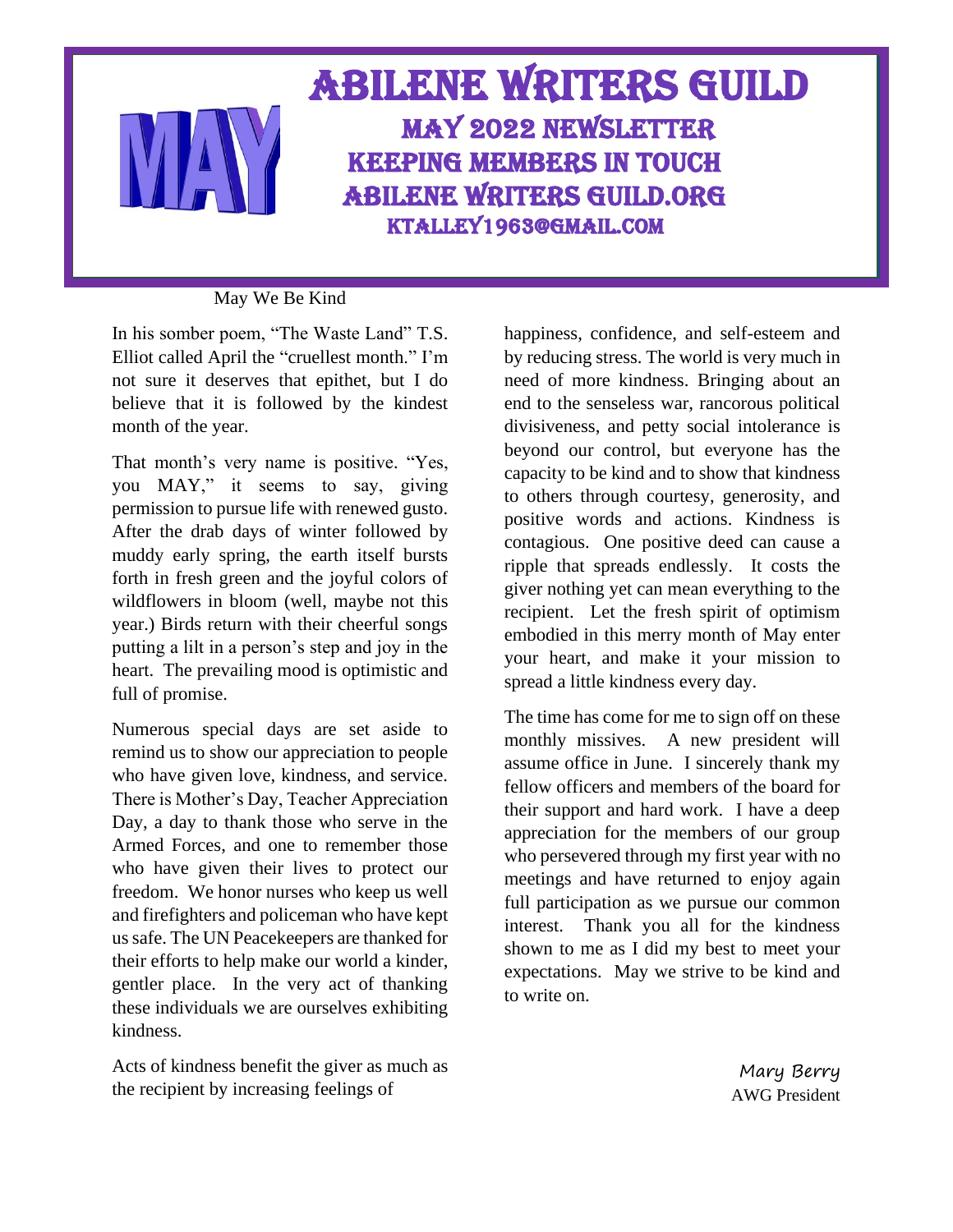

*SSags Sags*  contemporary Island novel--Room for Love **Marguerite Gray:** BRAG: I finished writing a (Pub. July 2023.)

**Chuck Anderson:** BRAG: I wrote my first Western short story, *Mobeetie*. Sent it in for the Members only May contest. SAG: not much writing on my next novel, life has been distracting lately, in good ways.

**Arianna Rodriquez**: BRAG: I've written more on the story that I am currently working on and went from Chapter 5 to Chapter Eighteen! I am almost done with this story! SAGS: I haven't read many books or been able to read them faster like I used to!

Cindy Mims: BRAG: My birthday is May 15<sup>th</sup>. So thank you Lord for another birthday! I'm working on a second children's picture book and this time I will self publish.

**Carolyn Dycus:**SAG: John Grisham's *The Judge's List*, checked out at APL but it was on one-week status. Had to turn it in before reading. Wild week—disappointed! Hated missing the read so maybe this summer!!

**Mary Berry:** BRAGS: My article about dolls inspired by the children's book, *The Legend of the Bluebonnet*, appears in the latest issue of *Doll Castle News* magazine.

**Kay Talley:** BRAG: This month marks my 2nd anniversary of the AWG Newsletter editor. I was recently honored by receiving the Vince Swinney Service Award at a Herald of Truth Banquet in Tennessee. And on April 22 I became a bride again.



 **Linda Gordon:** READING**:** I am reading Ann Voskamp's latest release titled *Waymaker*

 **Gail McMillan:** READING: *Remember* Texas by this year's AWG workshop presenter, Laura Conner Kestner.

 **Carolyn Dycus**: READING: *The Stranger in the Lifeboat* by Mitch Albon and *The Church Cracked Open* by Stepanie Spellers. Just found *E.R. Nurses* by James Patterson and Matt Eversmann in the Large Print section of the Abilene Public Library.

 **Chuck Anderson:** READING a SciFi thriller by Jamie Sawyer, *The Lazarus War*. I'm not sure but I think everyone dies, several times.

 **Marguerite Gray**: READING: *A Bound Heart* by Laura Frantz and *Dusk's Darkest Shores* by Carolyn Miller.

 **Arianna Rodriquez:** READING: *A Popular History of the Catholic Church* by Carl Koch.

 **Lou Mougin:** READING**:** Raena Rood's Christian trilogy, a great story of a near future where Christianity is outlawed.

 **Suanna Davis:** READING: *The Story Grid*  by Shawn Coyne

 **Gene Robertson:** READING: Just finished Peach Tree Ranch by Paul Clifton we went Marietta Okla High School together.

 **Kay Talley:** READING: *Hers to Love* by Sherrinda Ketchersid.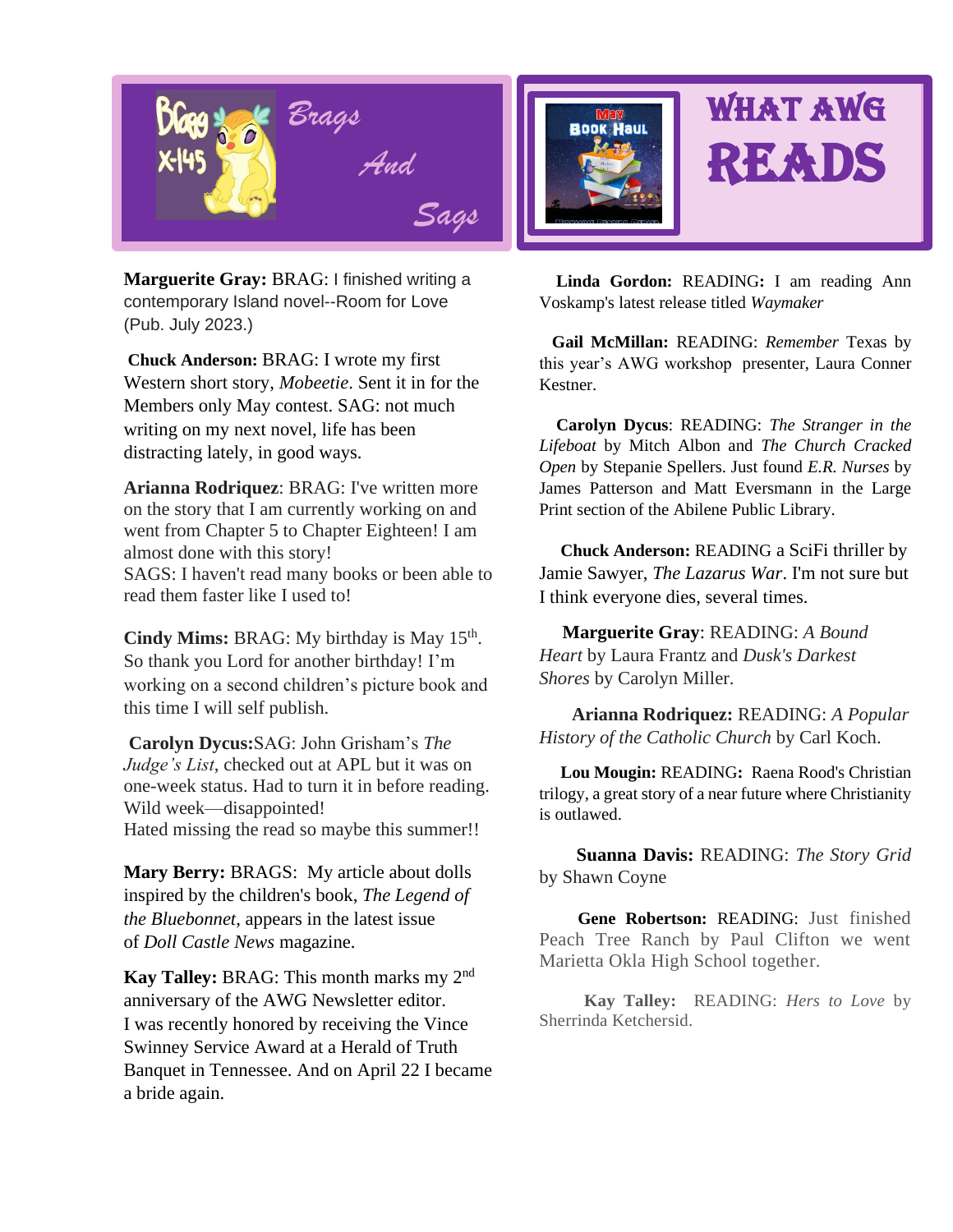### *Our Life Members*

 $\sqrt{ }$ 

**.** 

. -

*Stewart Caffey, Nancy Masters Alice Greenwood, David Dodge Betty Thomason* Members gain the status by gift from the membership as a whole, by paying a one-time fee of \$600, by receiving the honor as a gift from another, or by reaching the age of 90 while a member of AWG



**MEMBERS ONLY CONTEST JUNE** AWG Non-Fiction month no theme



#### *Our Officers*

| <b>President: Mary Berry</b>              | (2022) |  |
|-------------------------------------------|--------|--|
| <b>Executive VP: Darla McCloud</b>        | (2023) |  |
| <b>Program VP: Sharon Ellison</b>         | (2022) |  |
| <b>Secretary: Linda Gordon</b>            | (2023) |  |
| Treasurer: Gail McMillan                  | (2023) |  |
| <b>Board Member: Chuck Weber</b>          | (2023) |  |
| <b>Board Member: Mary Ann Smith</b>       | (2022) |  |
| <b>Board Member: Kay Talley</b>           | (2022) |  |
| Alt. Board Member: Carolyn Dycus          | (2023) |  |
| Monthly Contest Coordinator: Linda Gordon |        |  |
|                                           |        |  |

Rose Park THE PLACE TO BE Thursday May 26 7:00 PM

AWG Monthly meeting AS WE CELEBRATE AWG 53RD **BIRTHDAY** Awg



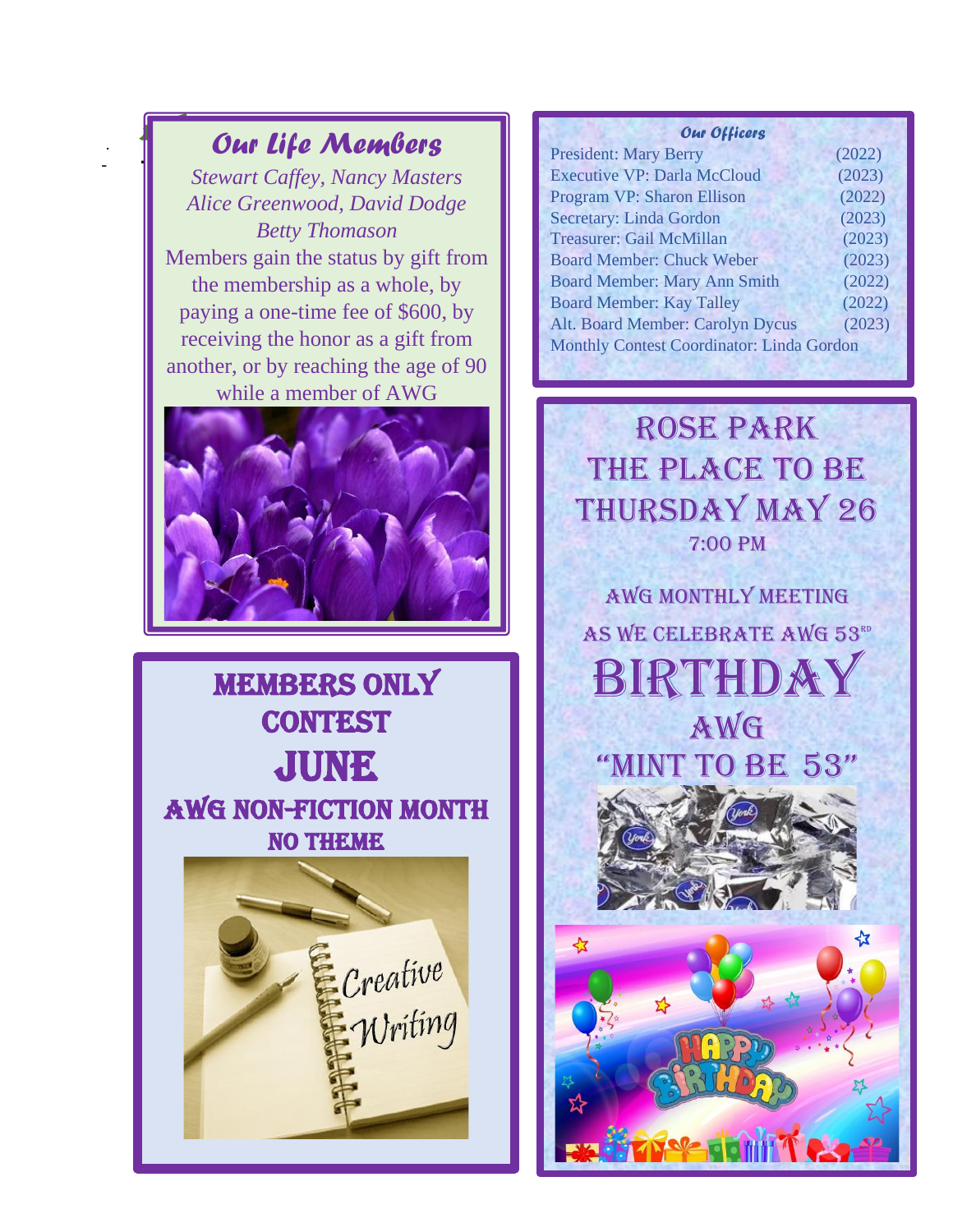MEMBERS ONLY **CONTEST WINNERS** April RHYMED POETRY 1<sup>st</sup> PLACE-CHUCK WEBBER "GUESTS NONETHELESS"

2<sup>ND</sup> PLACE-COY ROPER "IT'S TIME TO WRITE" \*\*\*\*\*\*\*\*\*\*\*\*\*\*\*\*\*\*\*\*\*\*\*\*\*\*\*\*\*\*\*\*\*\*\*\*\*

Un-rhymed poetry 1<sup>st</sup> PLACE-CHUCK ANDERSON "TICK, TICK, TICK"

2<sup>ND</sup> PLACE-DEBI FAIRCHILD "LOVE vs CHOCOLATE"

## HM-Debi Fairchild "a road leadING NoWhere"



:evilo **COMING ATTRACTION** 

Thursday May 26 **Starring The All Famous AWG MEMBERS A 3 MINUTE READING OF THEIR OWN WRITING**

\*\*\*\*\*\*\*\*\*\*\*\*\*\*\*\*\*\*\*\*\*\*\*

Thursday June 23 **Starring Sean King of Cisco "Redemption in Writing"** Sean owns Waverly Coffee Shop in Cisco, has one young adult novel published and is working on another.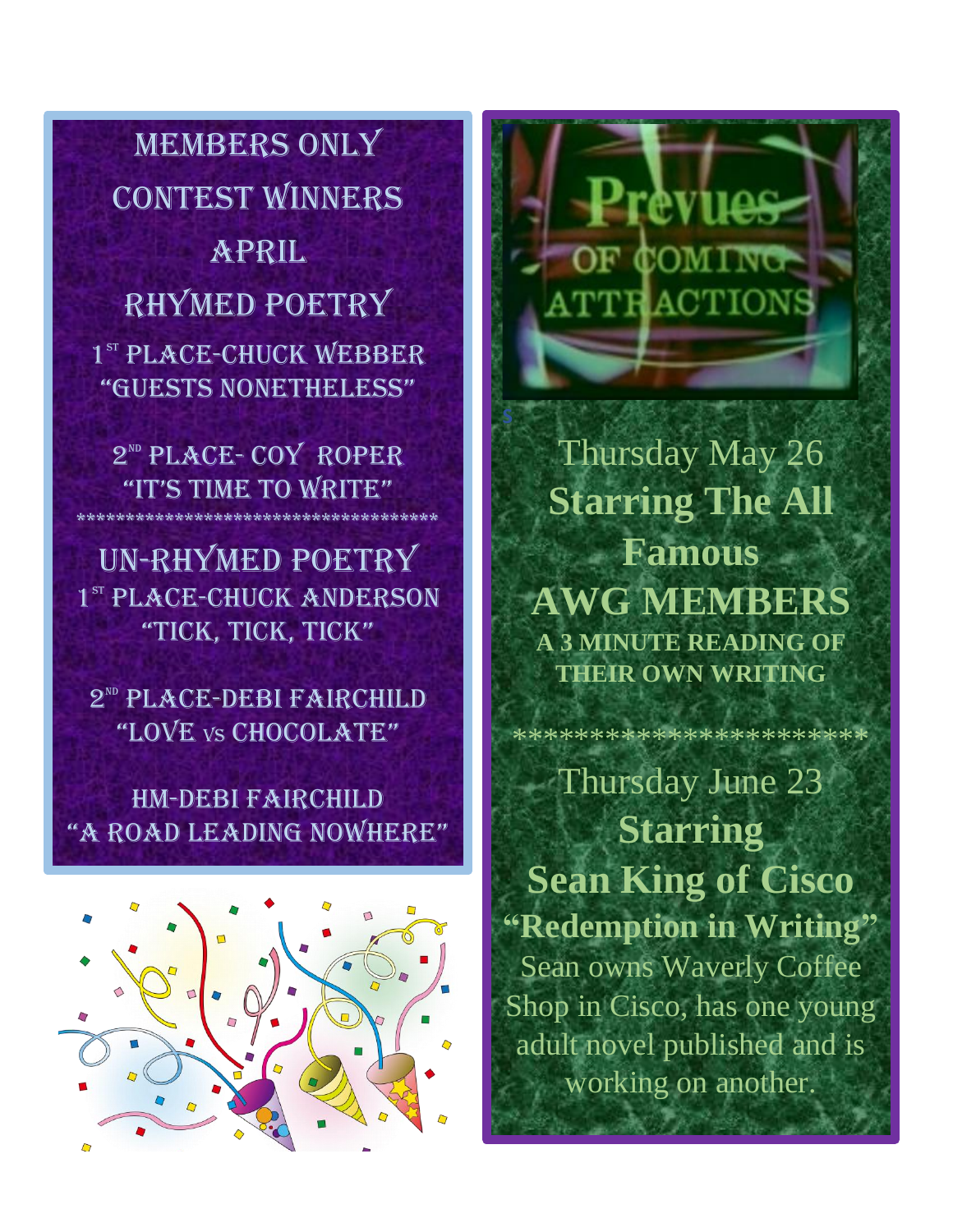# **2022 Members Only Contest**

**Exclusive: For current members of AWG only. All entries eligible for Annual Contest. No fees!**

**Judging: Judges are professionals who may or may not choose to critique entries. Judge's decisions are final. If there are fewer than four entries per category in double category months, categories will be combined. Six entries per month are required for judging.**

**Prizes: \$20 first prize and \$15 second prize. You are encouraged to attend the meetings to pick up your check. Otherwise, they will be mailed to the physical address provided.**

**Pay careful attention to all guidelines**

**Deadline: Submissions may be sent any time after the 12th of the previous month, but no later than the 12th of the contest month.**

**Enter by Email Only: Send documents as attachments and in Word format only. Subject Line should state: AWG Contest and "Month" (e.g. January). Entries will be returned to the email on coversheet. Warning: some devices may not transmit document correctly, thus disqualifying entry. AWG will respond within five days. It is entrant's responsibility to verify and resend.**

**Send to: awg.entry@yahoo.com**

**Mix & Match: Submit up to 3 entries per month. Enter poetry, prose, or both. Blended themes are acceptable. Must be original work unpublished at deadline (includes Internet posts).**

**\*\* You may send up to 3 entries and accompanying cover sheets in the same email, but all cover sheets and entries must be separate attachments.\*\***

**Cover Sheet Format: Top left: author's name, physical address (to mail prize check), telephone number, and email. Top right: Chosen month of entry, word count for Prose and Flash entries or line count for poetry. (Do not count the title when determining line or word counts.) Title of entry should be centered midway down the page.**

**Entry Format: Do not include author name on any page. Minimum one-inch margins; prose double spaced; poetry single or double spaced. First page: center title at top, double space then start text. Number subsequent pages at the top center or top right.**